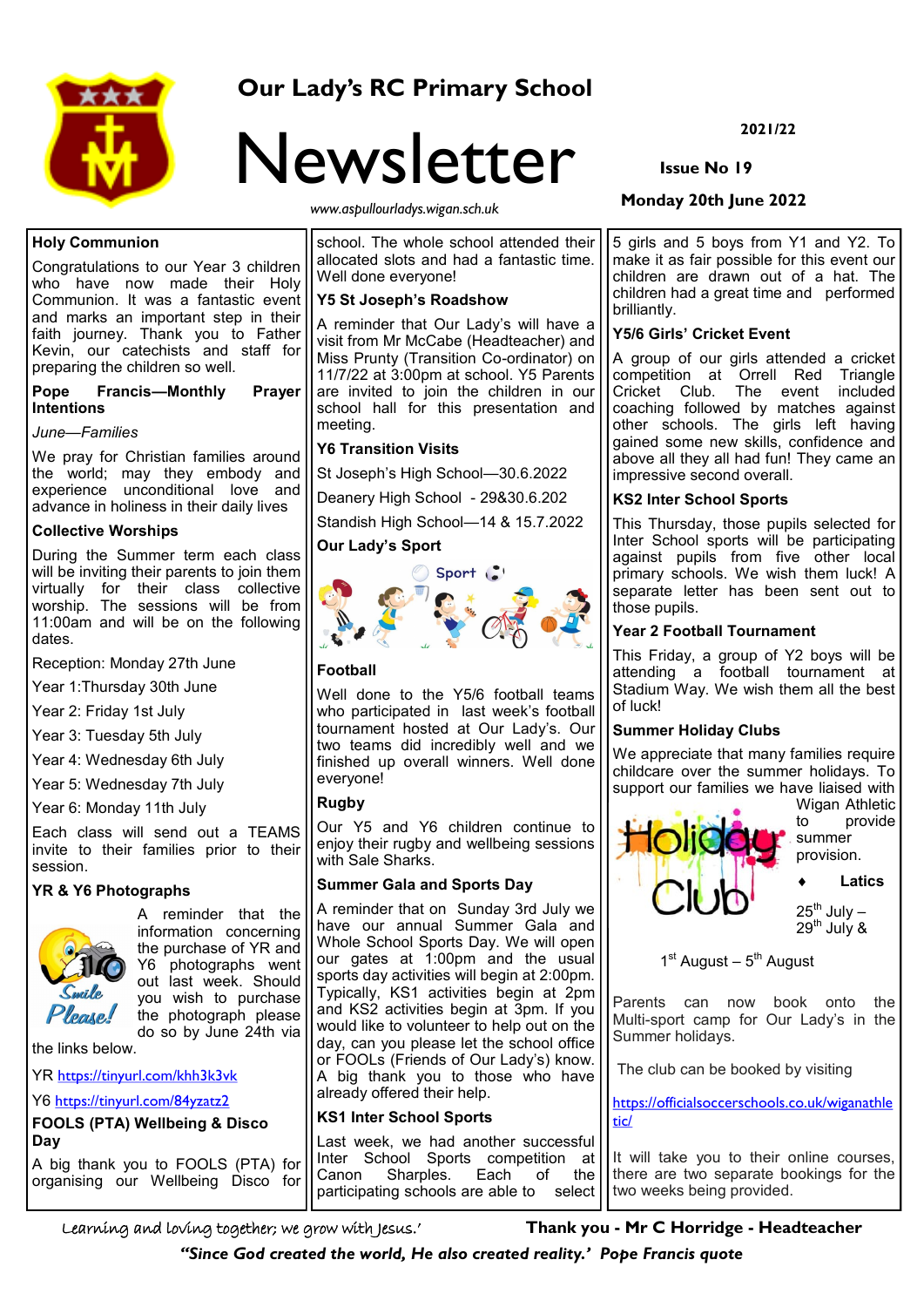

# **Our Lady's RC Primary School**

# Newsletter

*www.aspullourladys.wigan.sch.uk*

# **Author Visit - Grandad Wheels**

This week we look forward to welcoming Brian Abram, aka Grandad Wheels. Brian is disabled and a full-time wheelchair user. His stories, 'The Adventures of Grandad Wheels!' are based on the silly things he gets up to with Charlie, his Grandson. Brian donates any money he makes from book sales and school visits to two charities that help people with spinal injuries, Back Up & Sia. His first book 'Charlie's Big Idea!' was published in November 2019 and Roald Dahl's illustrator, Quentin Blake said "It's an impressive piece of work!". His visit will help improve the students' awareness of issues affecting wheelchair users and disabled people, in a way that inspires whilst having fun!

#### **KS1 & KS2 Creative Curriculum Days**

Last week, our pupils worked with pupils from St David's and Aspull Church. The theme 'Under the Sea' was a great success and included painting, craft, food preparation singing and a host of other fun activities.

Our Key Stage 2 collaborative day is today on the theme of Brazil. The children and staff are very excited about what is in store!

# **Singing Challenge**



Last week, our children took part in the 2022 singing Challenge 'A Life Lived with Grace'. Our Lady's virtually joined schools across Greater Manchester singing a specially commissioned song to celebrate The Queen's Platinum Jubilee.

# **Y6 Victorian Day**

Our Year 6 pupils will be stepping back in time to the nineteenth century and to

the reign of Queen Victoria. This Friday, the pupils will experience what life in a Victorian classroom was really like.

# **Mining Workshops and Song**

# **Recording**

As part of our curriculum enrichment and work with our local community, a number of our pupils in KS2 have visited Astley Green Mining Museum, taken part in role plays, worked with artefacts and even created their own song with a recording artist.

I'm pleased to say that I have now received the final track from the recording studio of the session that the children attended recently. The track will be sent to a number of radio shows around the UK. I will of course let you know when the track will be aired, hopefully

You'll be able to tune in. Here is the link to download the track. Please note that the link will expire in 7 days.

[https://we.tl/t](https://we.tl/t-h9gsjOstUL)-h9gsjOstUL

# **INSPIRE Sessions**

Our next Inspire session for our new Reception children (Intake September 2023) takes place this Tuesday 21st June at 1:45pm. We look forward to welcoming our new pupils into their classroom.

# **Growth Mindset**

On Tuesday 28th our pupils will be receiving a Ned Mindset Mission Assembly. The assembly will include an interactive educational journey filled with storytelling, illusions, yo-yo tricks and humour. Ned's message and memorable friends inspire students, promote academic achievement and support school goals. Their motto is . Never give up, Encourage others and Do your best.

Yo -yos will be available to purchase via Parentpay should you wish to purchase one for your child. While learning to yoyo, children will make mistakes, try again, and improve. Read more at [www.MindsetMission.com/yoyos.](http://www.MindsetMission.com/yoyos)

# **Uniform**

A reminder that all children should be wearing their school uniform in line with

**2021/22**

# **Issue No 19**

# **Monday 20th June 2022**

school policy, e.g. black school shoesnot boots or trainers.

# **Building Levy**

Please can I ask that all parents action the Building Fund Levy 2022/23 - Salford Diocese Schools' Building Project via ParentPay if you have not done so already.

# **Sun**

A polite reminder to please apply 'All Day' protection before school on sunny days and please make sure your child



has a sun hat in school with their name on it. It is also very important that all children have all shill be marked their water bottle with them every day.

# **Contact Details**

Please make sure you inform the School Office as soon as possible of any changes to your personal information, such as your address, contact numbers or email address .

# **Dates for Diary**

On the following page, we have important dates for the diary for our summer term. Please take note.

# **Attendance Matters!**

| Class               | WB: 6.6.22 | WB: 13.6.22 |
|---------------------|------------|-------------|
| Year R              | 94.5%      | 93.2%       |
| Year I              | 97.9%      | 97.9%       |
| Year 2              | 97.3%      | 98.7%       |
| Year 3              | 99%        | 96.2%       |
| Year 4              | 97.3%      | 96%         |
| Year 5              | 97.2%      | 95.9%       |
| Year 6              | 96.9%      | 96.9%       |
| <b>Whole School</b> | 97.I%      | 96.4%       |

*''Since God created the world, He also created reality.' Pope Francis quote*